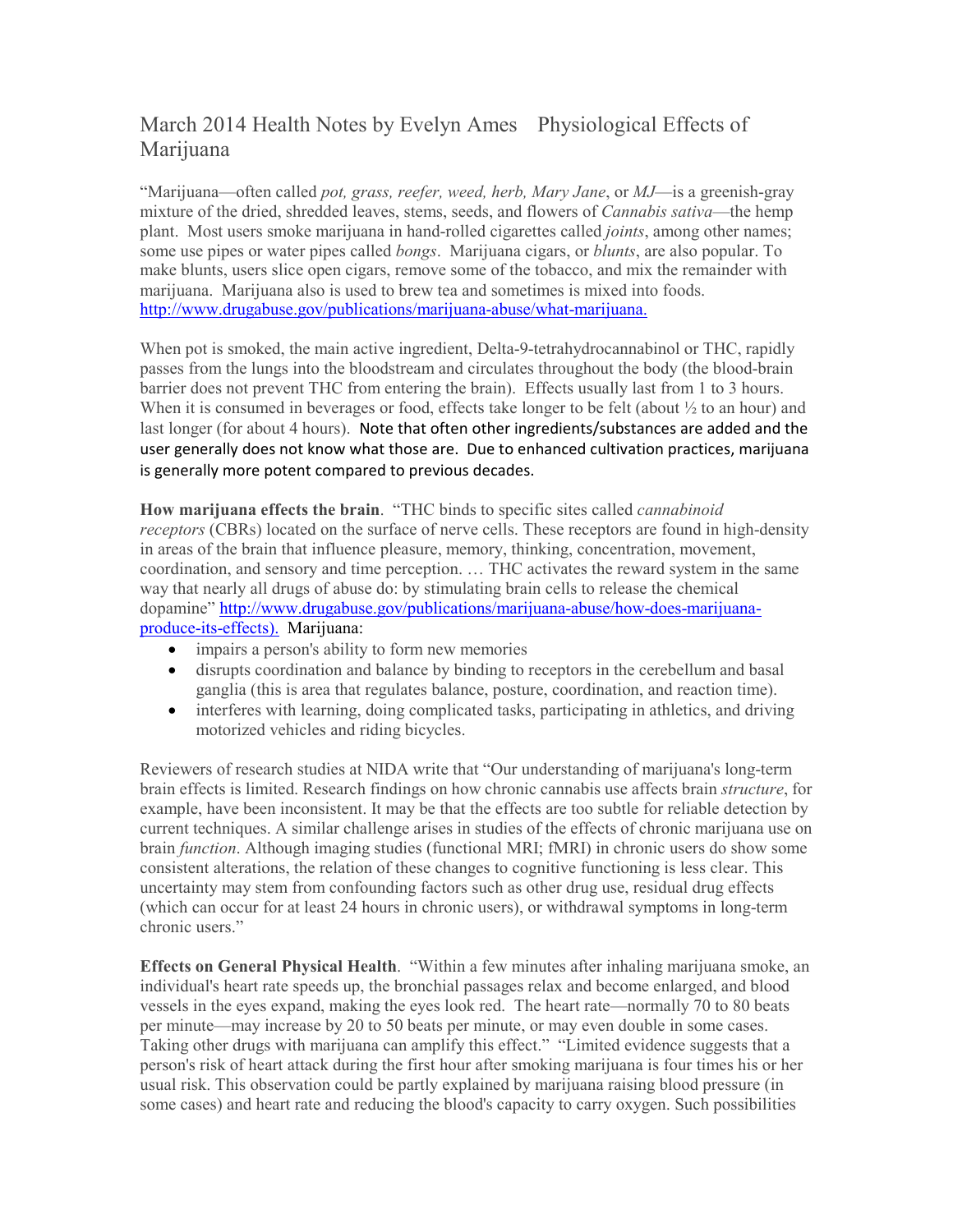need to be examined more closely, particularly since current marijuana users include adults from the baby boomer generation, who may have other cardiovascular risks that may increase their vulnerability." "The smoke of marijuana, like that of tobacco, consists of a toxic mixture of gases and particulates, many of which are known to be harmful to the lungs. Someone who smokes marijuana regularly may have many of the same respiratory problems that tobacco smokers do, such as daily cough and phlegm production, more frequent acute chest illnesses, and a greater risk of lung infections." http://www.drugabuse.gov/publications/marijuana-abuse/how-doesmarijuana-produce-its-effects

## **Grandparents take note: How marijuana use affects school, work, and social life?**

http://www.drugabuse.gov/publications/marijuana-abuse/how-does-marijuana-use-affect-schoolwork-social-life

- Marijuana's negative effects on attention, memory, and learning can last for days or weeks after the acute effects of the drug wear off.
- Someone who smokes marijuana daily may be functioning at a reduced intellectual level most or all of the time.
- Evidence suggests that, compared with their nonsmoking peers, students who smoke marijuana tend to get lower grades and are more likely to drop out of high school.
- A meta-analysis of 48 relevant studies—one of the most thorough performed to date found cannabis use to be associated consistently with reduced educational attainment (e.g., grades and chances of graduating). Marijuana use among middle and high school aged youngsters may make them "dumber!" Also of concern is what is happening to the young person's developing brain during this period of adolescent growth. Learning how to handle stress and other societal challenges is critical during adolescence.
- However, a *causal* relationship is not yet proven between cannabis use by young people and psychosocial harm.
- Study among postal workers found that employees who tested positive for marijuana on a pre-employment urine drug test had 55 percent more industrial accidents, 85 percent more injuries, and a 75-percent increase in absenteeism compared with those who tested negative for marijuana use.

Margaret Haney, professor of clinical neuroscience and co-director of the Substance Use Research Center at Columbia University, debunks 5 myths about the physiological effects of pot.

- Marijuana is neither all good or all bad. Example: potential medical benefits include reducing nausea and vomiting from chemotherapy. Smoking is not the best way to administer because "it produces changes in lung function consistent with the development of cancer." Marijuana has more tar than cigarettes and pot "smokers perform worse than nonsmokers on tests of respiratory function."
- Marijuana can produce abuse and dependence but has a lower risk compared to alcohol and nicotine.
- Users often think marijuana is not addictive but data show that dependence can develop. "Epidemiological data suggest that about 42 percent of the U.S. population has tried marijuana and about 9 percent met criteria for dependence on marijuana at some point in their lifetime, while 15 percent met criteria for dependence on alcohol and 32 percent for **tobacco**." "Withdrawal from marijuana is associated with increased anger, irritability, anxiety, decreased appetite, weight loss, restlessness, disturbances in sleep onset and maintenance, and craving. Symptoms usually start after 12-24 hours after last use, peak in 2-4 days and last about 2-3 weeks."